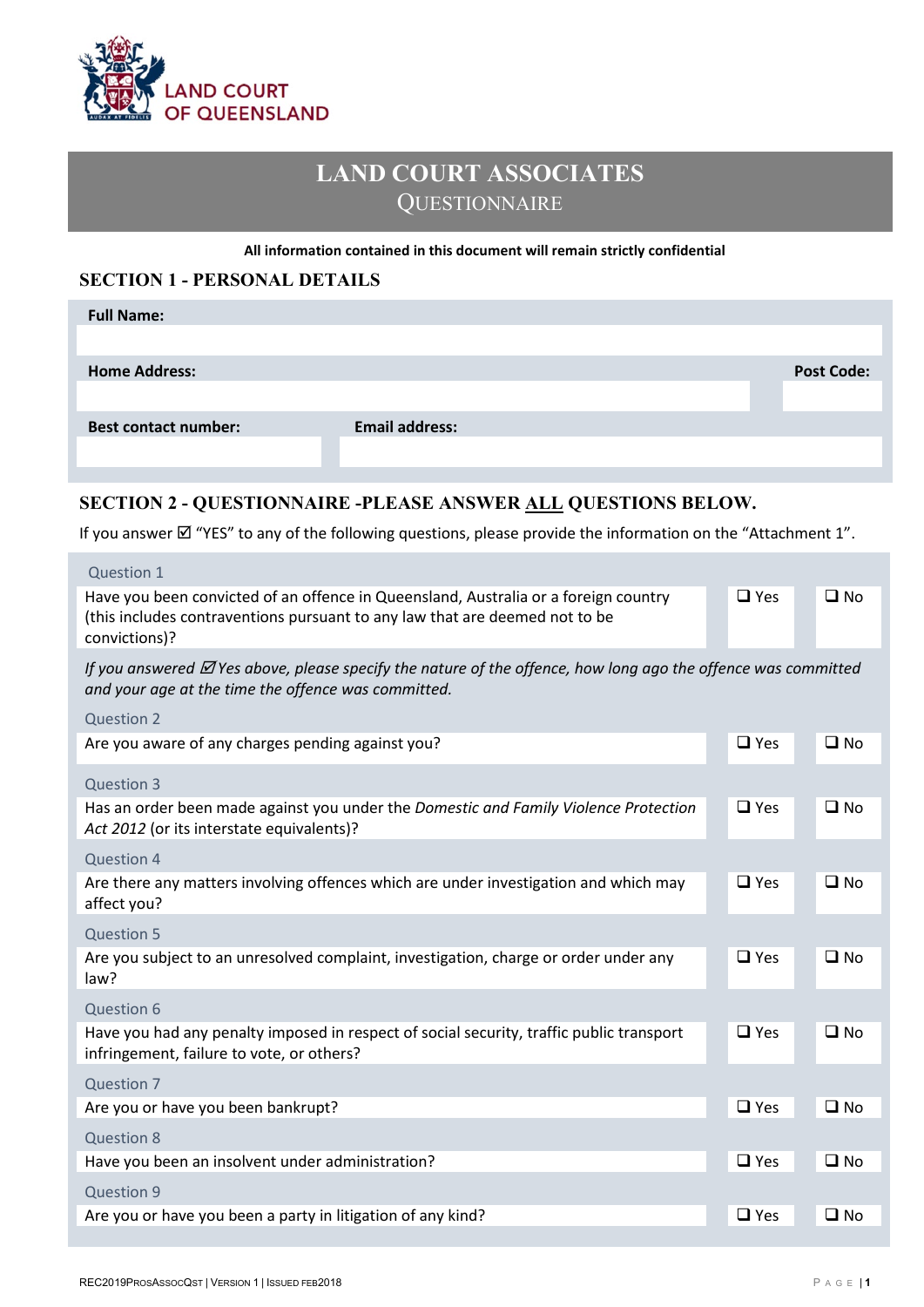

| Question 10                                                                                                                                                                                        |            |              |
|----------------------------------------------------------------------------------------------------------------------------------------------------------------------------------------------------|------------|--------------|
| Have you engaged in academic misconduct (such as plagiarism, impermissible collusion,<br>or cheating)?                                                                                             | $\Box$ Yes | $\square$ No |
| Question 11                                                                                                                                                                                        |            |              |
| Have you engaged in unlawful conduct, including in a workplace or volunteer position or<br>club or association (for example, property damage, sexual harassment, or racial<br>vilification)?       | $\Box$ Yes | $\square$ No |
| Question 12                                                                                                                                                                                        |            |              |
| Is there anything in your personal or financial affairs which might be an impediment to<br>your appointment?                                                                                       | $\Box$ Yes | $\square$ No |
| Question 13                                                                                                                                                                                        |            |              |
| Are you or have you ever been the subject of any complaint to any professional body in<br>Australia or elsewhere?                                                                                  | $\Box$ Yes | $\square$ No |
| Question 14                                                                                                                                                                                        |            |              |
| Have you engaged in legal practice in Australia when not admitted to the legal<br>profession, or not holding a practising certificate?                                                             | $\Box$ Yes | $\square$ No |
| Question 15                                                                                                                                                                                        |            |              |
| Have you engaged in legal practice in Australia when admitted to the legal profession, in<br>contravention of a condition on which admission was granted?                                          | $\Box$ Yes | $\square$ No |
| Question 16                                                                                                                                                                                        |            |              |
| Have you engaged in legal practice in Australia when holding a practising certificate in<br>contravention of a condition applicable to the certificate, or while the certificate was<br>suspended? | $\Box$ Yes | $\square$ No |
| Question 17                                                                                                                                                                                        |            |              |
| Have you practised law in a foreign country when not permitted under a law of that<br>country to do so; or if permitted to do so, in contravention of a condition of that<br>permission?           | $\Box$ Yes | $\square$ No |
| <b>Question 18</b>                                                                                                                                                                                 |            |              |
| Are you, or have you even been the subject of disciplinary action relating to a profession<br>or an occupation in Australia or elsewhere?                                                          | $\Box$ Yes | $\square$ No |
| Question 19                                                                                                                                                                                        |            |              |
| Have you ever contravened, in Australia or elsewhere, a law about trust money or trust<br>accounts?                                                                                                | $\Box$ Yes | $\square$ No |
| Question 20                                                                                                                                                                                        |            |              |
| Has a supervisor, manager or receiver been appointed in relation to any legal practice<br>engaged in by you?                                                                                       | $\Box$ Yes | $\square$ No |
| Question 21                                                                                                                                                                                        |            |              |
| Have you been disqualified from being employed by, or a partner of, an Australian legal<br>practitioner or from managing a corporation that is an incorporated legal practice?                     | $\Box$ Yes | $\square$ No |
| <b>Question 22</b>                                                                                                                                                                                 |            |              |
| Are you currently unable to satisfactorily carry out the inherent requirements of<br>practice as an Australian legal practitioner?                                                                 | $\Box$ Yes | $\square$ No |
|                                                                                                                                                                                                    |            |              |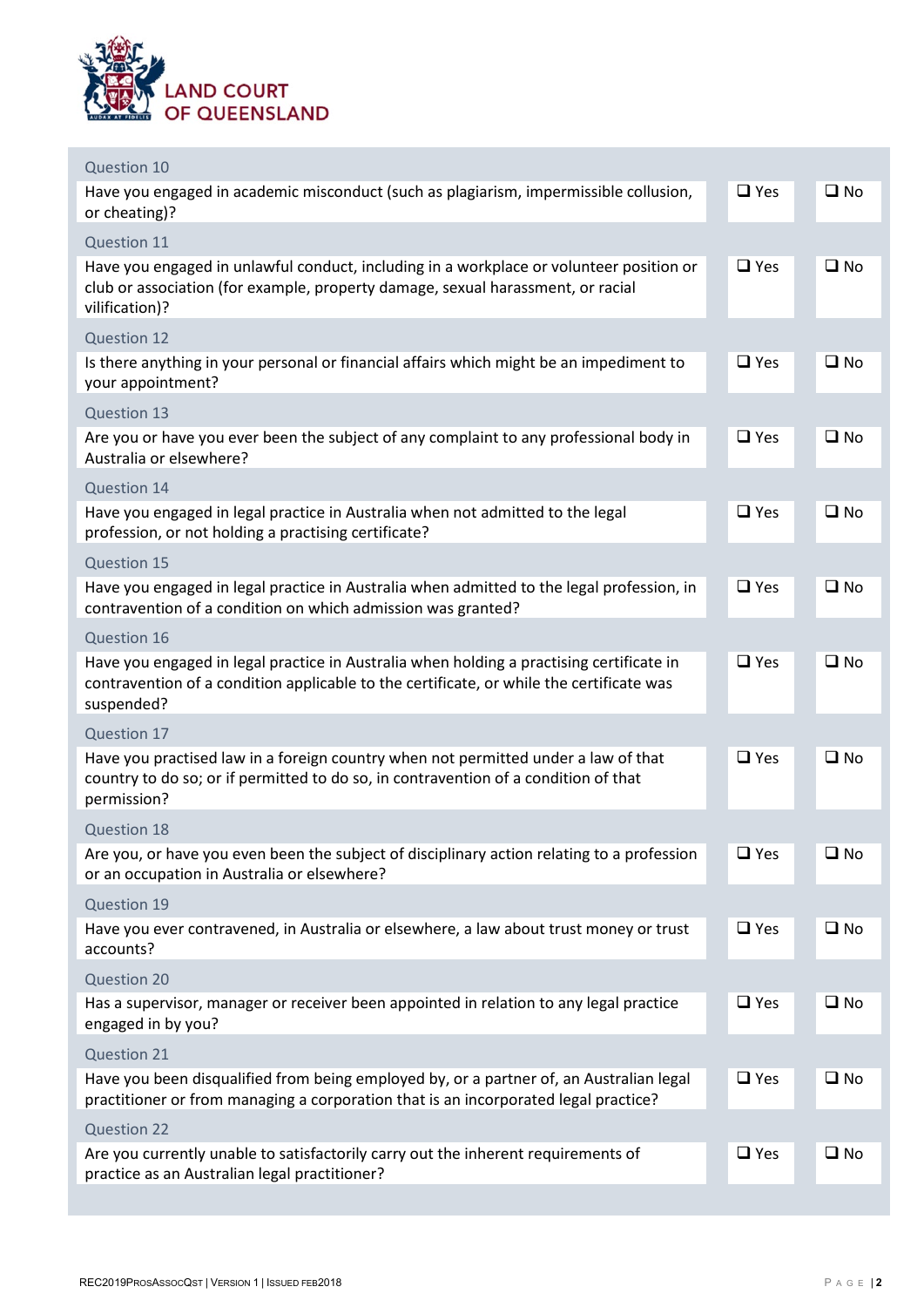

|  | I answered $\boxtimes$ "No" to "all" the above questions (please go to Section 3).                                       |
|--|--------------------------------------------------------------------------------------------------------------------------|
|  | I answered $\mathbb{Z}$ "Yes" to one or more of the questions above and have provided full details on<br>"Attachment 1". |

### **SECTION 3 - DECLARATION**

Your personal information is being collected to conduct the recruitment and selection process for Members' Associates. Information disclosed by your responses to this questionnaire will not necessarily preclude you from appointment. This information is usually provided to the relevant President, Members and Registrar to ensure that an appropriate applicant is selected for the role of Associate. They may provide all or some of the information to private firms or government agencies to conduct criminal history and credit history checks, including the Queensland Police Service, and the Insolvency and Trustee Service Australia.

**I,**

(Full name)

#### **Affirm that:**

I have read and understood the purposes for which my personal information herein has been collected and the persons and organisations to whom it may be disclosed, and consent to my personal information being so used and disclosed.

**Applicants signature Date**